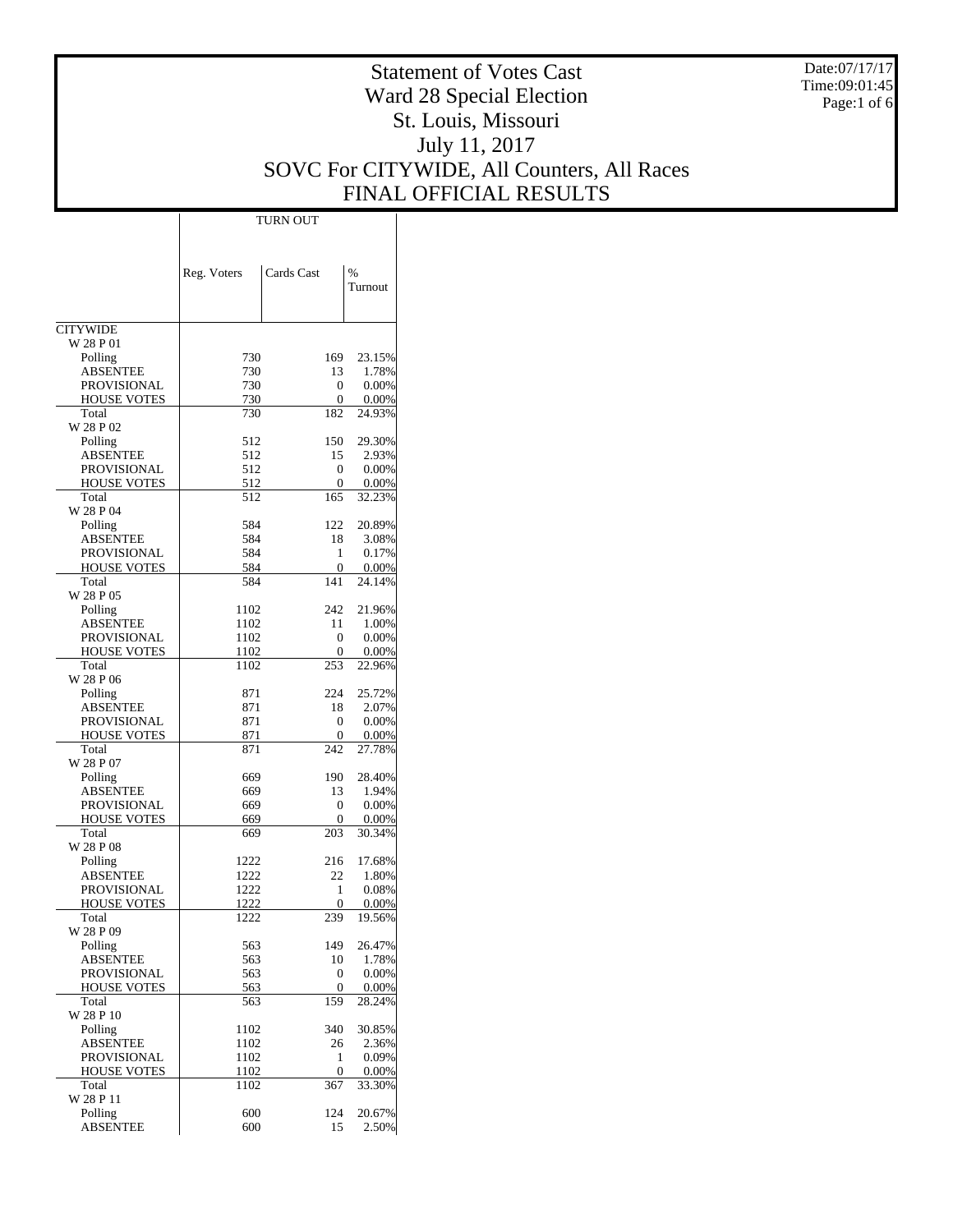Date:07/17/17 Time:09:01:45 Page:2 of 6

# Statement of Votes Cast Ward 28 Special Election St. Louis, Missouri July 11, 2017 SOVC For CITYWIDE, All Counters, All Races FINAL OFFICIAL RESULTS

|                    | <b>TURN OUT</b> |            |                          |  |  |
|--------------------|-----------------|------------|--------------------------|--|--|
|                    | Reg. Voters     | Cards Cast | $\frac{0}{0}$<br>Turnout |  |  |
| <b>PROVISIONAL</b> | 600             | $\Omega$   | 0.00%                    |  |  |
| <b>HOUSE VOTES</b> | 600             |            | 0.00%                    |  |  |
| Total              | 600             | 139        | 23.17%                   |  |  |
| Total              |                 |            |                          |  |  |
| Polling            | 7955            | 1926       | 24.21%                   |  |  |
| <b>ABSENTEE</b>    | 7955            | 161        | 2.02%                    |  |  |
| <b>PROVISIONAL</b> | 7955            | 3          | 0.04%                    |  |  |
| <b>HOUSE VOTES</b> | 7955            |            | $0.00\%$                 |  |  |
| Total              | 7955            | 2090       | 26.27%                   |  |  |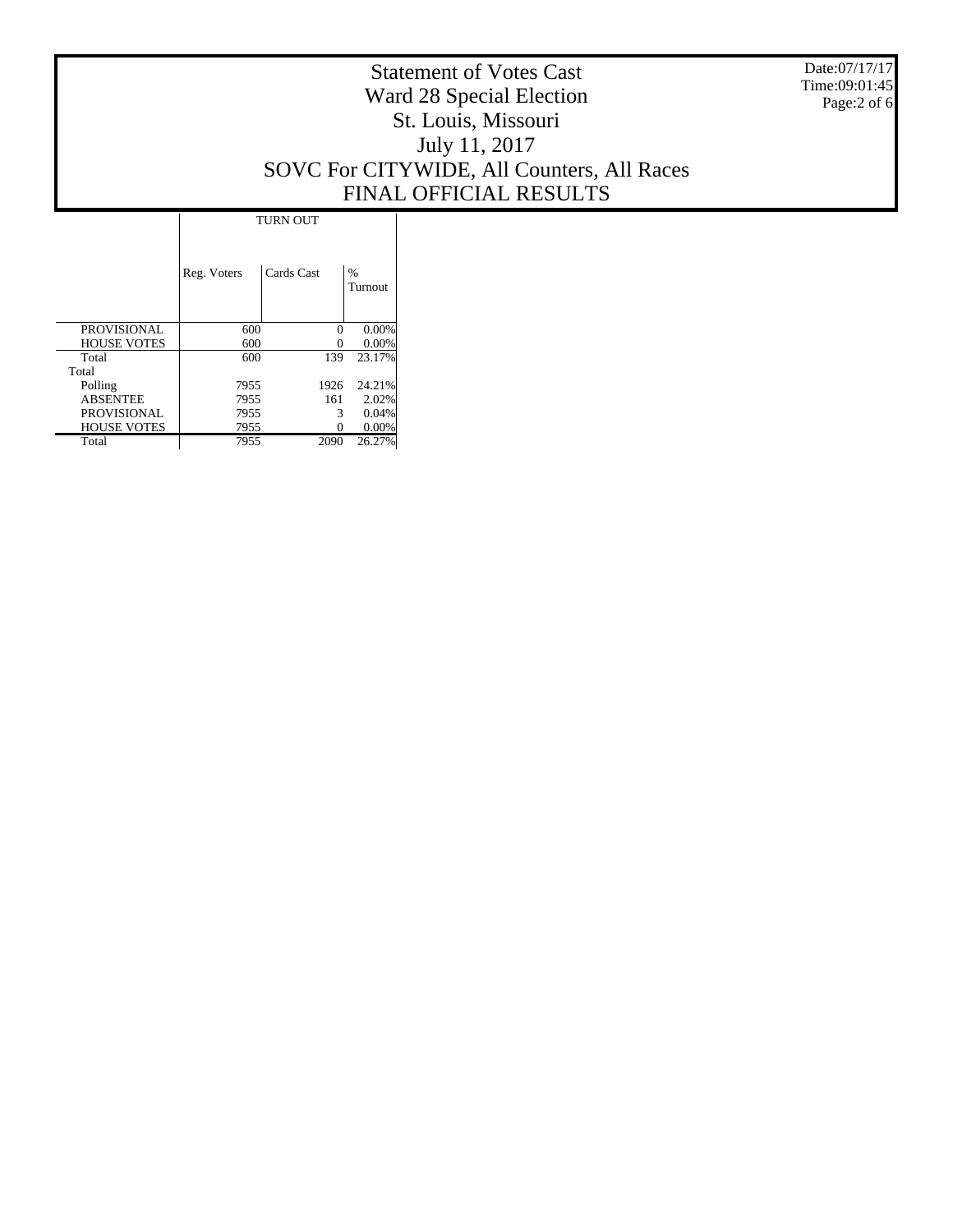Date:07/17/17 Time:09:01:45 Page:3 of 6

# Statement of Votes Cast Ward 28 Special Election St. Louis, Missouri July 11, 2017 SOVC For CITYWIDE, All Counters, All Races FINAL OFFICIAL RESULTS

### WD28 ALDERMAN

|                                       | Reg. Voters | Times<br>Counted                     | <b>Total Votes</b>               | <b>HEATHER NAVARRO JEROME BAUER</b> |                          |                              |       | <b>STEVE ROBERTS</b>           |           |
|---------------------------------------|-------------|--------------------------------------|----------------------------------|-------------------------------------|--------------------------|------------------------------|-------|--------------------------------|-----------|
| <b>CITYWIDE</b>                       |             |                                      |                                  |                                     |                          |                              |       |                                |           |
| W 28 P 01                             |             |                                      |                                  |                                     |                          |                              |       |                                |           |
| Polling                               | 730         | 169                                  | 168                              | 125                                 | 74.40%                   | 1                            | 0.60% | 19                             | 11.31%    |
| <b>ABSENTEE</b>                       | 730         | 13                                   | 12                               | 10                                  | 83.33%                   | $\mathbf{0}$                 | 0.00% | 1                              | 8.33%     |
| <b>PROVISIONAL</b>                    | 730         | $\mathbf{0}$                         | $\boldsymbol{0}$                 | $\overline{0}$                      | $\overline{\phantom{a}}$ | $\mathbf{0}$                 |       | $\mathbf{0}$                   |           |
| <b>HOUSE VOTES</b>                    | 730         | $\mathbf{0}$                         | $\Omega$                         | $\overline{0}$                      |                          | $\mathbf{0}$                 |       | 0                              |           |
| Total<br>W 28 P 02                    | 730         | 182                                  | 180                              | 135                                 | 75.00%                   | $\mathbf{1}$                 | 0.56% | 20                             | 11.11%    |
| Polling                               | 512         | 150                                  | 150                              | 121                                 | 80.67%                   | 3                            | 2.00% | 9                              | 6.00%     |
| <b>ABSENTEE</b>                       | 512         | 15                                   | 15                               | 5                                   | 33.33%                   | $\mathbf{1}$                 | 6.67% | 5                              | 33.33%    |
| <b>PROVISIONAL</b>                    | 512         | $\mathbf{0}$                         | $\mathbf{0}$                     | $\overline{0}$                      |                          | $\mathbf{0}$                 |       | $\overline{0}$                 |           |
| <b>HOUSE VOTES</b>                    | 512         | $\mathbf{0}$                         | $\mathbf{0}$                     | $\overline{0}$                      |                          | $\mathbf{0}$                 |       | 0                              |           |
| Total                                 | 512         | 165                                  | 165                              | 126                                 | 76.36%                   | $\overline{4}$               | 2.42% | 14                             | 8.48%     |
| W 28 P 04                             |             |                                      |                                  |                                     |                          |                              |       |                                |           |
| Polling                               | 584         | 122                                  | 122                              | 93                                  | 76.23%                   | $\boldsymbol{0}$             | 0.00% | 16                             | 13.11%    |
| <b>ABSENTEE</b>                       | 584         | 18                                   | 18                               |                                     | 13 72.22%                | $\mathbf{0}$                 | 0.00% | $\overline{c}$                 | 11.11%    |
| <b>PROVISIONAL</b>                    | 584         | 1                                    | $\mathbf{1}$                     |                                     | 1 100,00%                | $\mathbf{0}$                 | 0.00% | $\mathbf{0}$                   | 0.00%     |
| <b>HOUSE VOTES</b>                    | 584         | $\mathbf{0}$                         | $\mathbf{0}$                     | $\overline{0}$                      |                          | $\mathbf{0}$                 |       | $\overline{0}$                 |           |
| Total<br>W 28 P 05                    | 584         | 141                                  | 141                              | 107                                 | 75.89%                   | $\mathbf{0}$                 | 0.00% | 18                             | 12.77%    |
| Polling                               | 1102        | 242                                  | 242                              | 143                                 | 59.09%                   | 9                            | 3.72% | 53                             | 21.90%    |
| <b>ABSENTEE</b>                       | 1102        | 11                                   | 11                               | $\tau$                              | 63.64%                   | $\boldsymbol{0}$             | 0.00% | 4                              | 36.36%    |
| <b>PROVISIONAL</b>                    | 1102        | $\mathbf{0}$                         | $\mathbf{0}$                     | $\theta$                            |                          | $\mathbf{0}$                 |       | $\overline{0}$                 |           |
| <b>HOUSE VOTES</b>                    | 1102        | $\mathbf{0}$                         | $\mathbf{0}$                     | $\overline{0}$                      |                          | $\mathbf{0}$                 |       | $\overline{0}$                 |           |
| Total                                 | 1102        | 253                                  | 253                              | 150                                 | 59.29%                   | 9                            | 3.56% | 57                             | 22.53%    |
| W 28 P 06                             |             |                                      |                                  |                                     |                          |                              |       |                                |           |
| Polling                               | 871         | 224                                  | 224                              | 172                                 | 76.79%                   | 2                            | 0.89% | 29                             | 12.95%    |
| <b>ABSENTEE</b>                       | 871         | 18                                   | 18                               | 17                                  | 94.44%                   | $\mathbf{0}$                 | 0.00% | 1                              | 5.56%     |
| <b>PROVISIONAL</b>                    | 871         | $\boldsymbol{0}$                     | $\mathbf{0}$                     | $\overline{0}$                      |                          | $\mathbf{0}$                 |       | $\mathbf{0}$                   |           |
| <b>HOUSE VOTES</b>                    | 871         | $\mathbf{0}$                         | $\mathbf{0}$                     | $\overline{0}$                      |                          | $\boldsymbol{0}$             |       | 0                              |           |
| Total                                 | 871         | 242                                  | 242                              | 189                                 | 78.10%                   | $\overline{2}$               | 0.83% | 30                             | 12.40%    |
| W 28 P 07                             |             |                                      |                                  |                                     |                          |                              |       |                                |           |
| Polling                               | 669         | 190                                  | 190                              | 120                                 | 63.16%                   | $\boldsymbol{0}$             | 0.00% | 20                             | 10.53%    |
| <b>ABSENTEE</b><br><b>PROVISIONAL</b> | 669<br>669  | 13<br>$\mathbf{0}$                   | 13<br>$\mathbf{0}$               | 8<br>$\overline{0}$                 | 61.54%                   | $\mathbf{0}$<br>$\mathbf{0}$ | 0.00% | $\mathbf{0}$<br>$\mathbf{0}$   | 0.00%     |
| <b>HOUSE VOTES</b>                    | 669         | $\mathbf{0}$                         | $\mathbf{0}$                     | $\overline{0}$                      |                          | $\mathbf{0}$                 |       | 0                              |           |
| Total                                 | 669         | 203                                  | 203                              | 128                                 | 63.05%                   | $\Omega$                     | 0.00% | 20                             | 9.85%     |
| W 28 P 08                             |             |                                      |                                  |                                     |                          |                              |       |                                |           |
| Polling                               | 1222        | 216                                  | 214                              | 165                                 | 77.10%                   | 2                            | 0.93% | 23                             | 10.75%    |
| <b>ABSENTEE</b>                       | 1222        | 22                                   | 22                               | 14                                  | 63.64%                   | $\mathbf{1}$                 | 4.55% | 4                              | 18.18%    |
| <b>PROVISIONAL</b>                    | 1222        | 1                                    | 1                                | $\overline{0}$                      | 0.00%                    | $\mathbf{0}$                 | 0.00% | $\mathbf{0}$                   | 0.00%     |
| <b>HOUSE VOTES</b>                    | 1222        | $\mathbf{0}$                         | $\mathbf{0}$                     | $\overline{0}$                      |                          | $\boldsymbol{0}$             |       | $\boldsymbol{0}$               |           |
| Total                                 | 1222        | 239                                  | 237                              | 179                                 | 75.53%                   | 3                            | 1.27% | 27                             | 11.39%    |
| W 28 P 09                             |             |                                      |                                  |                                     |                          |                              |       |                                |           |
| Polling                               | 563         | 149                                  | 149                              |                                     | 110 73.83%               | $\overline{0}$               | 0.00% | 11                             | 7.38%     |
| <b>ABSENTEE</b>                       | 563         | 10                                   | 10                               |                                     | 7 70.00%                 | $\boldsymbol{0}$             | 0.00% | 2                              | 20.00%    |
| PROVISIONAL<br><b>HOUSE VOTES</b>     | 563<br>563  | $\boldsymbol{0}$<br>$\boldsymbol{0}$ | $\boldsymbol{0}$<br>$\mathbf{0}$ | $\overline{0}$<br>$\boldsymbol{0}$  |                          | $\mathbf{0}$<br>$\mathbf{0}$ |       | $\overline{0}$<br>$\mathbf{0}$ |           |
| Total                                 | 563         | 159                                  | 159                              | 117                                 | 73.58%                   | $\mathbf{0}$                 | 0.00% | 13                             | 8.18%     |
| W 28 P 10                             |             |                                      |                                  |                                     |                          |                              |       |                                |           |
| Polling                               | 1102        | 340                                  | 340                              |                                     | 214 62.94%               | $\mathbf{1}$                 | 0.29% | 71                             | 20.88%    |
| <b>ABSENTEE</b>                       | 1102        | 26                                   | 26                               |                                     | 14 53.85%                | $\mathbf{0}$                 | 0.00% |                                | 10 38.46% |
| PROVISIONAL                           | 1102        | $\mathbf{1}$                         | $\mathbf{1}$                     | $\boldsymbol{0}$                    | 0.00%                    | $\mathbf{0}$                 | 0.00% | $\boldsymbol{0}$               | 0.00%     |
| <b>HOUSE VOTES</b>                    | 1102        | $\boldsymbol{0}$                     | $\boldsymbol{0}$                 | $\boldsymbol{0}$                    |                          | $\mathbf{0}$                 |       | $\boldsymbol{0}$               |           |
| Total                                 | 1102        | 367                                  | 367                              | 228                                 | 62.13%                   | $\mathbf{1}$                 | 0.27% | 81                             | 22.07%    |
| W 28 P 11                             |             |                                      |                                  |                                     |                          |                              |       |                                |           |
| Polling                               | 600         | 124                                  | 124                              |                                     | 69 55.65%                | $\mathbf{0}$                 | 0.00% |                                | 15 12.10% |
| <b>ABSENTEE</b>                       | 600         | 15                                   | 14                               |                                     | 8 57.14%                 | $\overline{0}$               | 0.00% |                                | 3 21.43%  |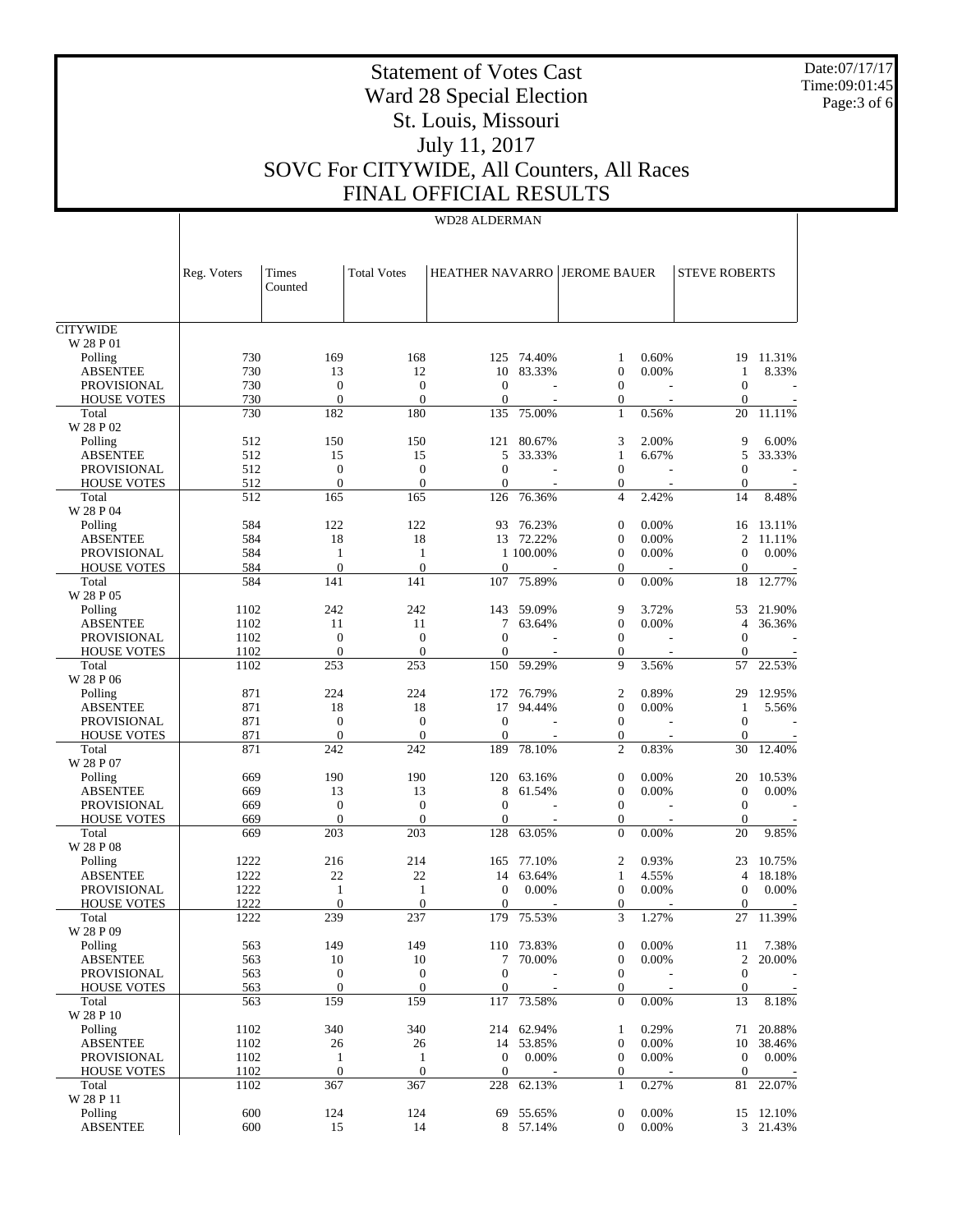Date:07/17/17 Time:09:01:45 Page:4 of 6

# Statement of Votes Cast Ward 28 Special Election St. Louis, Missouri July 11, 2017 SOVC For CITYWIDE, All Counters, All Races FINAL OFFICIAL RESULTS

### WD28 ALDERMAN

|                    | Reg. Voters | Times<br>Counted | <b>Total Votes</b> | <b>HEATHER NAVARRO JEROME BAUER</b> |        |    |          | <b>STEVE ROBERTS</b> |        |
|--------------------|-------------|------------------|--------------------|-------------------------------------|--------|----|----------|----------------------|--------|
| PROVISIONAL        | 600         |                  |                    |                                     | ۰      |    |          |                      | ٠      |
| <b>HOUSE VOTES</b> | 600         |                  |                    |                                     |        |    |          |                      |        |
| Total              | 600         | 139              | 138                | 77                                  | 55.80% | 0  | $0.00\%$ | 18                   | 13.04% |
| Total              |             |                  |                    |                                     |        |    |          |                      |        |
| Polling            | 7955        | 1926             | 1923               | 1332                                | 69.27% | 18 | 0.94%    | 266                  | 13.83% |
| <b>ABSENTEE</b>    | 7955        | 161              | 159                | 103                                 | 64.78% |    | 1.26%    | 32                   | 20.13% |
| <b>PROVISIONAL</b> | 7955        |                  |                    |                                     | 33.33% | 0  | $0.00\%$ | $\Omega$             | 0.00%  |
| <b>HOUSE VOTES</b> | 7955        |                  |                    |                                     |        |    |          |                      |        |
| Total              | 7955        | 2090             | 2085               | 1436                                | 68.87% | 20 | 0.96%    | 298                  | 14.29% |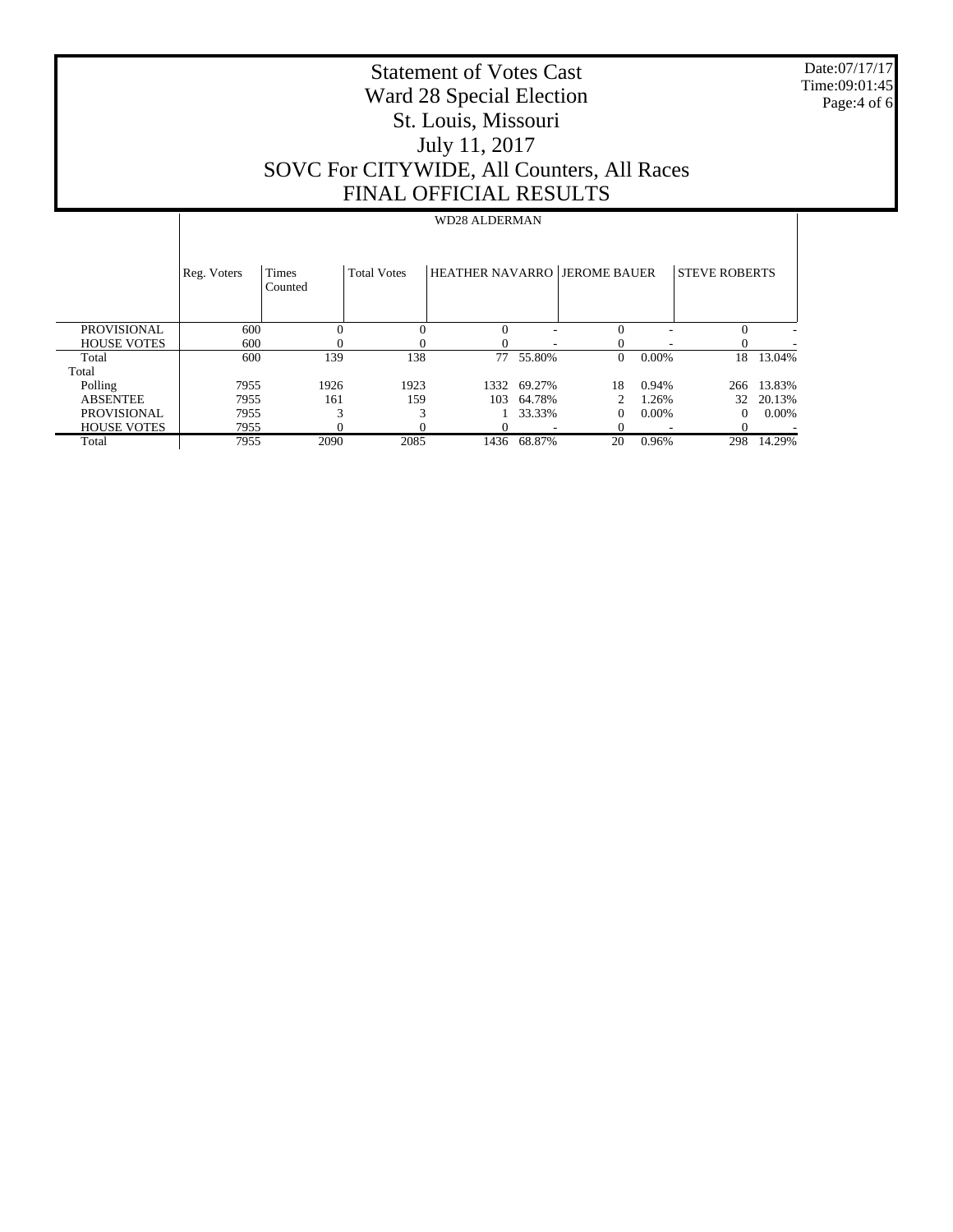Date:07/17/17 Time:09:01:45 Page:5 of 6

# Statement of Votes Cast Ward 28 Special Election St. Louis, Missouri July 11, 2017 SOVC For CITYWIDE, All Counters, All Races FINAL OFFICIAL RESULTS

Τ

|                                       | WD28 ALDERMAN                          |                           |  |  |  |  |
|---------------------------------------|----------------------------------------|---------------------------|--|--|--|--|
|                                       | <b>CELESTE</b><br>VOSSMEYER            | Write-In Votes            |  |  |  |  |
| <b>CITYWIDE</b>                       |                                        |                           |  |  |  |  |
| W 28 P 01                             |                                        |                           |  |  |  |  |
| Polling                               | 23<br>13.69%                           | 0.00%<br>0                |  |  |  |  |
| <b>ABSENTEE</b><br><b>PROVISIONAL</b> | 8.33%<br>1<br>$\boldsymbol{0}$         | 0.00%<br>0<br>0           |  |  |  |  |
| HOUSE VOTES                           | 0                                      | 0                         |  |  |  |  |
| Total                                 | 24<br>13.33%                           | $\Omega$<br>0.00%         |  |  |  |  |
| W 28 P 02                             |                                        |                           |  |  |  |  |
| Polling                               | 15<br>10.00%                           | 2<br>1.33%                |  |  |  |  |
| ABSENTEE                              | 4<br>26.67%                            | $\boldsymbol{0}$<br>0.00% |  |  |  |  |
| PROVISIONAL<br>HOUSE VOTES            | 0<br>0                                 | 0<br>0                    |  |  |  |  |
| Total                                 | 11.52%<br>19                           | 1.21%<br>2                |  |  |  |  |
| W 28 P 04                             |                                        |                           |  |  |  |  |
| Polling                               | 13<br>10.66%                           | 0.00%<br>0                |  |  |  |  |
| <b>ABSENTEE</b>                       | 3<br>16.67%<br>$\overline{0}$<br>0.00% | $0.00\%$<br>0<br>0        |  |  |  |  |
| PROVISIONAL<br>HOUSE VOTES            | 0                                      | 0.00%<br>0                |  |  |  |  |
| Total                                 | 11.35%<br>16                           | 0.00%<br>0                |  |  |  |  |
| W 28 P 05                             |                                        |                           |  |  |  |  |
| Polling                               | 36<br>14.88%                           | 0.41%<br>1                |  |  |  |  |
| ABSENTEE                              | 0.00%<br>0                             | 0<br>0.00%                |  |  |  |  |
| PROVISIONAL<br>HOUSE VOTES            | 0<br>0                                 | 0<br>0                    |  |  |  |  |
| Total                                 | 14.23%<br>36                           | 0.40%<br>1                |  |  |  |  |
| W 28 P 06                             |                                        |                           |  |  |  |  |
| Polling                               | 21<br>9.38%                            | 0.00%<br>0                |  |  |  |  |
| ABSENTEE                              | 0.00%<br>0                             | 0.00%<br>0                |  |  |  |  |
| PROVISIONAL                           | 0                                      | $\overline{0}$            |  |  |  |  |
| <b>HOUSE VOTES</b><br>Total           | 0<br>21<br>8.68%                       | 0<br>0.00%<br>0           |  |  |  |  |
| W 28 P 07                             |                                        |                           |  |  |  |  |
| Polling                               | 50<br>26.32%                           | 0.00%<br>0                |  |  |  |  |
| ABSENTEE                              | 5<br>38.46%                            | 0.00%<br>0                |  |  |  |  |
| PROVISIONAL                           | 0                                      | 0                         |  |  |  |  |
| <b>HOUSE VOTES</b><br>Total           | 0<br>55<br>27.09%                      | 0<br>0.00%<br>0           |  |  |  |  |
| W 28 P 08                             |                                        |                           |  |  |  |  |
| Polling                               | 24<br>11.21%                           | 0.00%<br>0                |  |  |  |  |
| ABSENTEE                              | 13.64%<br>3                            | 0.00%<br>0                |  |  |  |  |
| PROVISIONAL                           | 1 100.00%                              | 0<br>0.00%                |  |  |  |  |
| <u>HOUSE VOTES</u><br>Total           | $\overline{0}$                         | $\overline{0}$<br>0       |  |  |  |  |
| W 28 P 09                             | 28<br>11.81%                           | 0.00%                     |  |  |  |  |
| Polling                               | 28<br>18.79%                           | 0<br>0.00%                |  |  |  |  |
| ABSENTEE                              | 1<br>10.00%                            | 0<br>0.00%                |  |  |  |  |
| PROVISIONAL                           | $\boldsymbol{0}$                       | 0                         |  |  |  |  |
| HOUSE VOTES                           | 0                                      | 0                         |  |  |  |  |
| Total<br>W 28 P 10                    | 29<br>18.24%                           | 0<br>0.00%                |  |  |  |  |
| Polling                               | 54<br>15.88%                           | 0.00%<br>0                |  |  |  |  |
| ABSENTEE                              | 7.69%<br>2                             | 0.00%<br>0                |  |  |  |  |
| PROVISIONAL                           | 100.00%<br>1                           | 0<br>0.00%                |  |  |  |  |
| HOUSE VOTES<br>Total                  | 0<br>15.53%<br>57                      | 0<br>0<br>0.00%           |  |  |  |  |
| W 28 P 11                             |                                        |                           |  |  |  |  |
| Polling                               | 40<br>32.26%                           | 0.00%<br>0                |  |  |  |  |
| ABSENTEE                              | 21.43%<br>3                            | 0.00%<br>0                |  |  |  |  |
|                                       |                                        |                           |  |  |  |  |